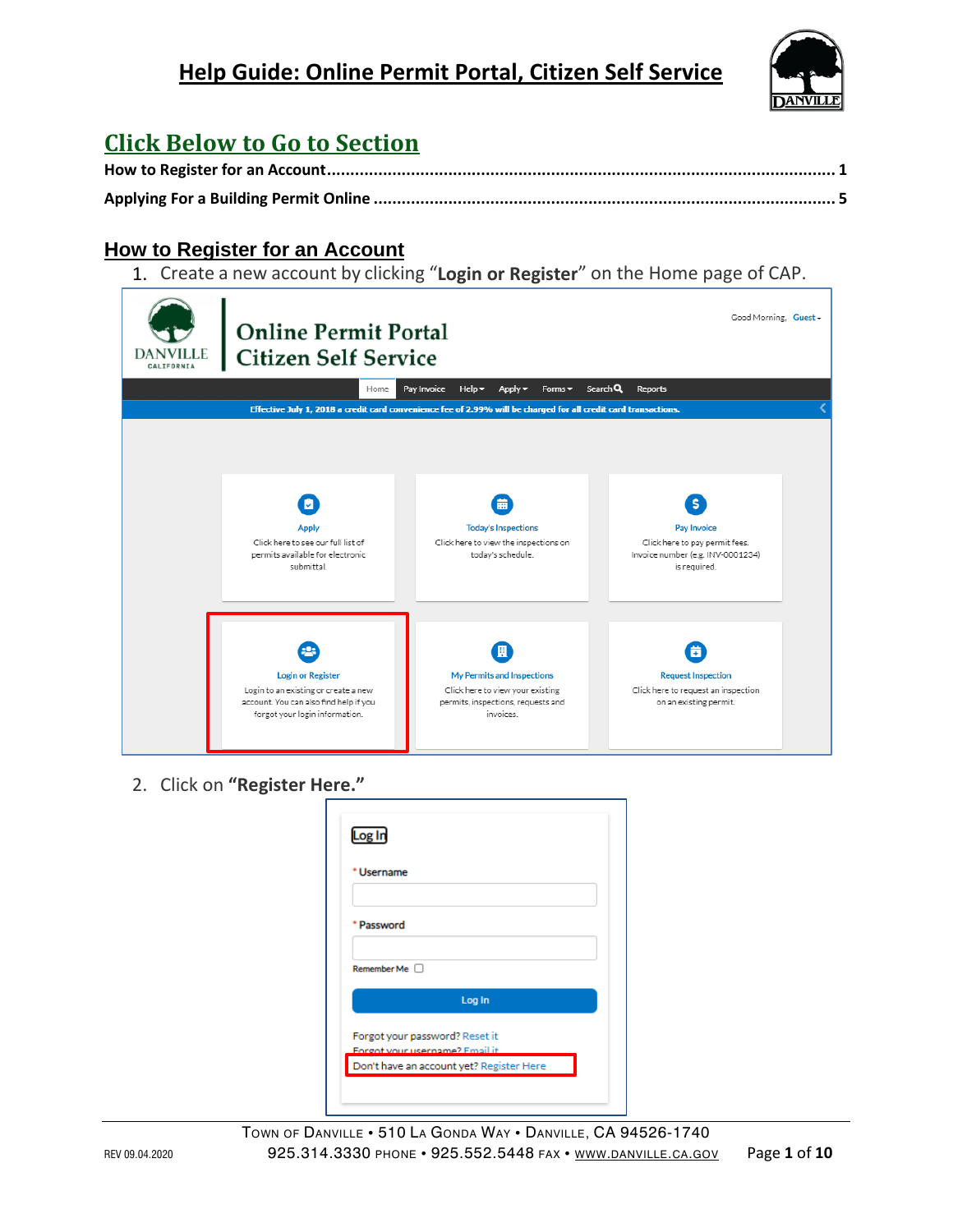

3. Provide Email address and click "**Next**."

|                                                                   | <b>Home</b> | Pay Invoice | Online Instructions $\blacktriangledown$                                                                                                                                                                                                                         | Apply $\blacktriangleright$ | Forms $\blacktriangleright$ | Search Q | <b>Reports</b>                                                                                                                                                                                                                                                                       |
|-------------------------------------------------------------------|-------------|-------------|------------------------------------------------------------------------------------------------------------------------------------------------------------------------------------------------------------------------------------------------------------------|-----------------------------|-----------------------------|----------|--------------------------------------------------------------------------------------------------------------------------------------------------------------------------------------------------------------------------------------------------------------------------------------|
| <b>Registration</b>                                               |             |             |                                                                                                                                                                                                                                                                  |                             |                             |          |                                                                                                                                                                                                                                                                                      |
| Step 1 of 4: Email Address                                        |             |             |                                                                                                                                                                                                                                                                  |                             |                             |          |                                                                                                                                                                                                                                                                                      |
| please see the Town's Online Permit Center Instructions.<br>Email |             | <b>Next</b> | does not appear in your inbox, please check if it was sent to your spam inbox or your junk mail inbox. Please note, spam inbox and<br>junk mail inbox may be two separate inboxes. In some cases you may need to contact your organization's or internet service |                             |                             |          | After you have entered your email and clicked "Next", you will receive a confirmation email from <b>munis@danville.ca.gov.</b> If the email<br>provider's email administrator for assistance with your organization's spam filter. For more detailed instructions on how to register |

Following message will appear after you have clicked Next, instructing you to check your email.

Please check your e-mail. The confirm email link in the body of the e-mail must be clicked to move to the next step of the registration process.

- 4. You will receive a confirmation email title **"Citizen Self Service New User Account Confirmation"** from munis@danville.ca.gov.
- 5. Click on **"Confirm"** towards the bottom of the email.
	- If the email does not appear in your inbox, please check if it was sent to your spam inbox or your junk mail inbox. Please note, spam inbox and junk mail inbox may be two separate inboxes.
	- In some cases you may need to contact your organization's or internet service provider's email administrator for assistance with your organization's spam filter.
	- (Note: Citizen Self Service, CSS, is the name of the platform the Town uses

for the Town's online portal.)<br>Subject: Citizen Self Service New User Account Confirmation

You are receiving this automated e-mail based on a user registration request that we received for the Citizen Self Service tool for our jurisdiction. The purpose of this confirmation is to validate the e-mail address that was provided in the initial user registration process is the correct e-mail address for your user account. Please click the link below to continue to the next step of the user registration process.

Confirm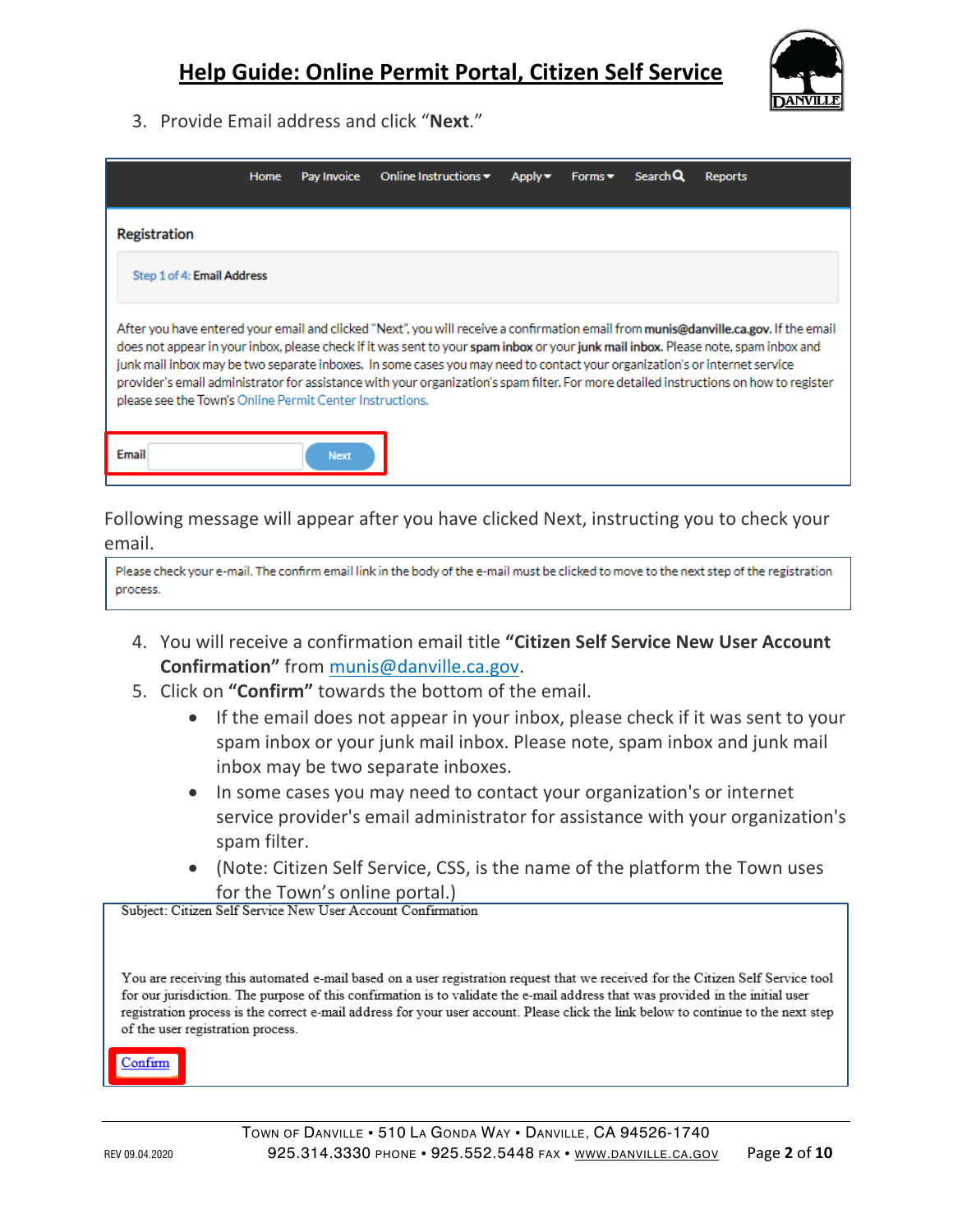

6. You will be redirected back to the registration page in CSS. Provide required information and click on "**Next**" to continue. Be sure to complete all required fields indicated with a red asterisk (\*)

|              | Home                           | Pay Invoice        | Online Instructions | Apply v<br>Forms $\blacktriangledown$    | Search Q | $\sqrt{ }$<br><b>Reports</b> |
|--------------|--------------------------------|--------------------|---------------------|------------------------------------------|----------|------------------------------|
| Registration |                                |                    |                     |                                          |          |                              |
|              |                                |                    |                     |                                          |          |                              |
|              | Step 2 of 4: Login information |                    |                     |                                          |          |                              |
|              |                                |                    |                     |                                          |          | *REQUIRED                    |
|              |                                |                    | I'm not a robot     | Æ<br><b>reCAPTCHA</b><br>Privacy * Terma |          |                              |
|              |                                |                    |                     |                                          |          |                              |
|              |                                | * Username         |                     |                                          |          |                              |
|              |                                | * Password         |                     |                                          |          |                              |
|              |                                | * Confirm Password |                     |                                          |          |                              |
|              |                                | Email              | abctest@email.com   |                                          |          |                              |
|              |                                |                    | Next                |                                          |          |                              |

7. Provide requested information. Be sure to complete all required fields indicated with a red asterisk (\*). Click on "**Next**" when ready.

| Step 3 of 4: Personal Info            |                                               |           |
|---------------------------------------|-----------------------------------------------|-----------|
|                                       |                                               | *REQUIRED |
| * First Name                          |                                               |           |
| <b>Middle Name</b>                    |                                               |           |
| * Last Name                           |                                               |           |
| Company                               |                                               |           |
| * Contact Preference                  | --Select Contact Preference--<br>$\checkmark$ |           |
| * Email Address                       | abctest@email.com                             |           |
| <b>Additional Contact Information</b> |                                               |           |
|                                       | Next                                          |           |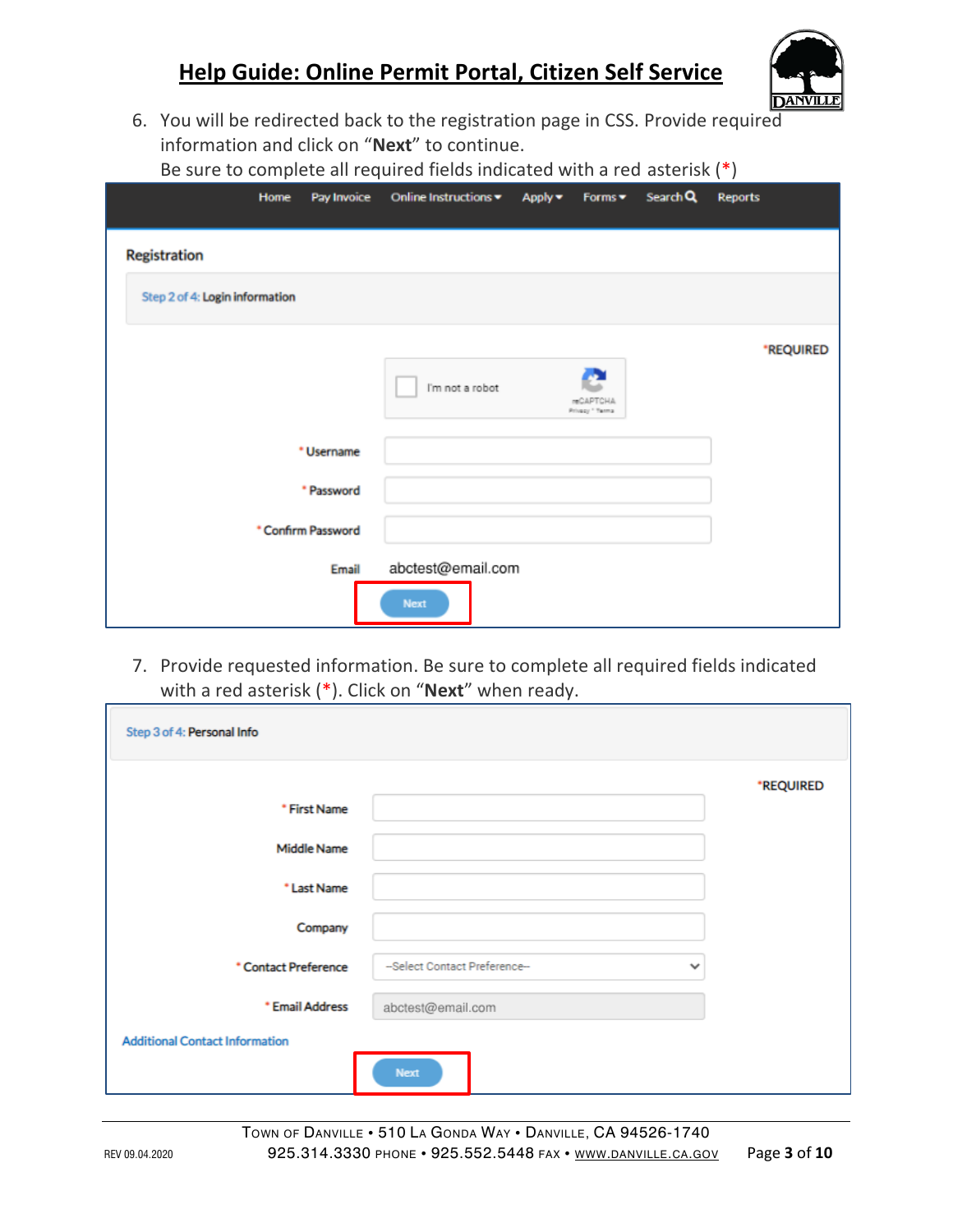

8. Provide requested information. Be sure to complete all required fields indicated with a red asterisk (\*). Click on "**Submit**" when ready. Your registration is complete and you can now log into CSS.

| Registration          |                           |           |
|-----------------------|---------------------------|-----------|
| Step 4 of 4: Address  |                           |           |
|                       |                           | *REQUIRED |
| <b>Country Type</b>   | <b>US</b><br>$\checkmark$ |           |
| * Number              |                           |           |
| <b>Pre Direction</b>  | $\checkmark$              |           |
| <b>Street</b>         |                           |           |
| <b>Street Type</b>    | $\checkmark$              |           |
| <b>Post Direction</b> | $\checkmark$              |           |
| <b>Unit Or Suite</b>  |                           |           |
| City                  |                           |           |
| <b>State</b>          | $\checkmark$              |           |
| <b>Postal Code</b>    |                           |           |
| County                |                           |           |
| * Address Type        | $\checkmark$<br>Location  |           |
|                       | <b>Back</b><br>Submit     |           |

9. After you have clicked "Submit" you will be redirected to the "**Dashboard**" page of the portal and you will now be logged in. You can **log out** and **log in** by clicking on your **user name** at the upper left corner.

| <b>DANVILLE</b><br>CALIFORNIA | <b>Citizen Self Service</b> | <b>Online Permit Portal</b> |                                                                                                                     |                                                     | Good Morning, John Smith - | F <sub>0</sub><br>My Account<br>My Invoices<br>My Drafts |
|-------------------------------|-----------------------------|-----------------------------|---------------------------------------------------------------------------------------------------------------------|-----------------------------------------------------|----------------------------|----------------------------------------------------------|
|                               |                             | Dashboard<br>lome           | Pay Invoice<br>$Help -$<br>View $\blacktriangledown$                                                                | Search Q<br>$Apply -$<br>Forms $\blacktriangledown$ | Reports                    | My Templates<br>Log Out                                  |
| My Permits                    |                             |                             | Effective July 1, 2010 - and district of Convenience fee of 2.99% will be charged for all credit card transactions. |                                                     |                            |                                                          |
|                               |                             |                             |                                                                                                                     |                                                     |                            |                                                          |
|                               | Attention                   | Pending                     | Active                                                                                                              | Draft                                               | Recent                     |                                                          |
|                               |                             |                             |                                                                                                                     |                                                     |                            |                                                          |
|                               |                             |                             |                                                                                                                     |                                                     |                            |                                                          |
|                               |                             |                             |                                                                                                                     |                                                     |                            |                                                          |
|                               |                             |                             |                                                                                                                     |                                                     |                            |                                                          |
|                               | View My Permits             |                             |                                                                                                                     |                                                     |                            |                                                          |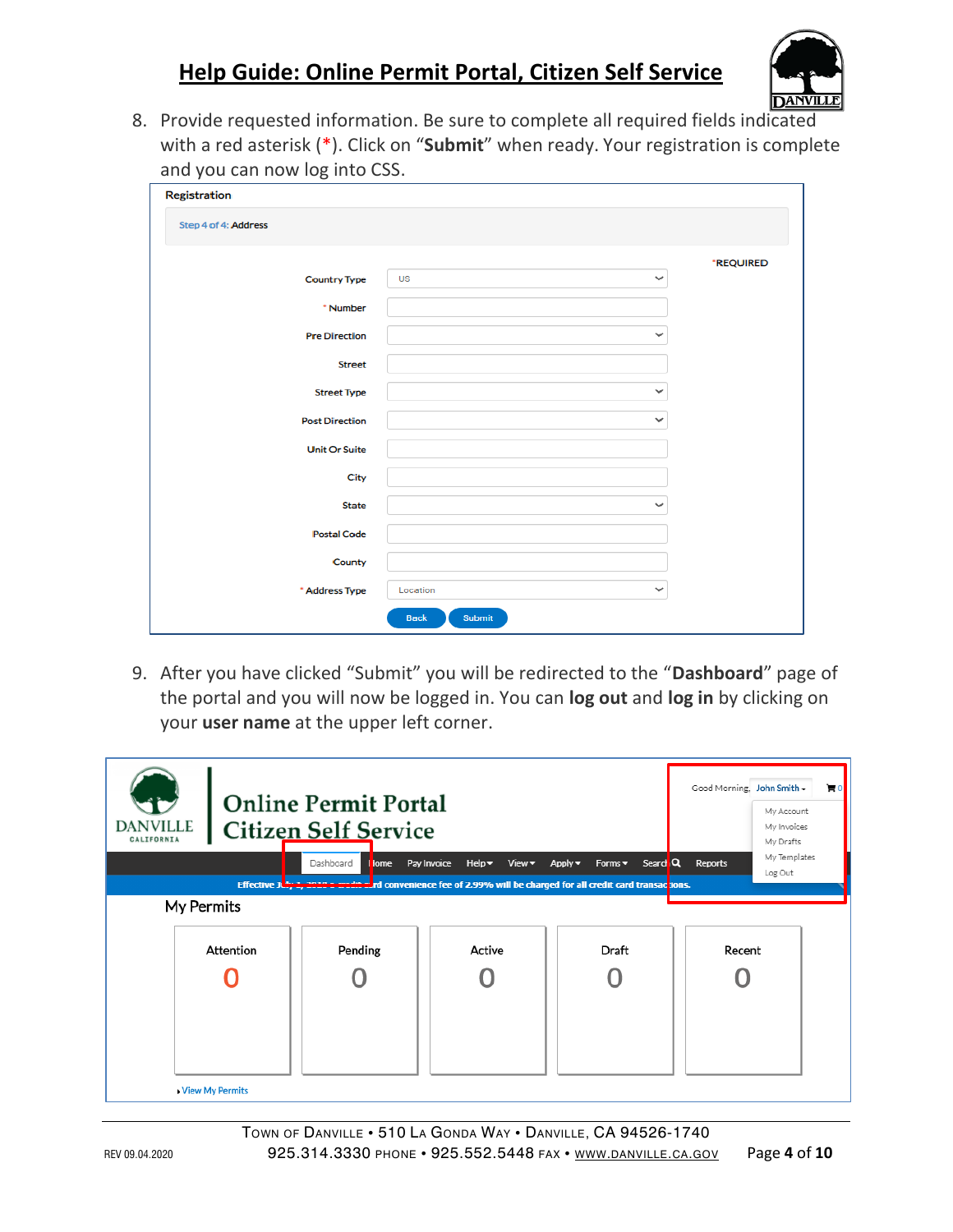

#### <span id="page-4-0"></span>**Applying For a Building Permit Online**

1. Log into your Danville CSS account, click on the "Apply", then choose the appropriate permit type.

| <b>DANVILLE</b><br>CALIFORNIA | <b>Online Permit Portal</b><br><b>Citizen Self Service</b>                                               |                                                                                                                                                                                                                    | Good Morning, Guest -<br>Log In<br>Register                                                              |
|-------------------------------|----------------------------------------------------------------------------------------------------------|--------------------------------------------------------------------------------------------------------------------------------------------------------------------------------------------------------------------|----------------------------------------------------------------------------------------------------------|
|                               | Home                                                                                                     | Search Q<br>$Help -$<br>Apply $\blacktriangledown$<br>Forms $\blacktriangledown$<br>Pay Invoice<br>Effective July 1, 2018 a credit card convenience fee of 2.99% will be charged for all credit card transactions. | <b>Reports</b>                                                                                           |
|                               |                                                                                                          |                                                                                                                                                                                                                    |                                                                                                          |
|                               | М<br><b>Apply</b><br>Click here to see our full list of<br>permits available for electronic<br>submittal | 曲<br><b>Today's Inspections</b><br>Click here to view the inspections on<br>today's schedule.                                                                                                                      | s.<br>Pay Invoice<br>Click here to pay permit fees.<br>Invoice number (e.g. INV-0001234)<br>is required. |

2. You will now be directed to the Application Assistant which lists all the different permit categories that can be applied under. Please review the description of the permit category to determine which permit to apply under. Click "**Apply**" for the desired permit.

| <b>Application Assistant</b>                      |              |                                                                         |          |  |                                                                                                               |
|---------------------------------------------------|--------------|-------------------------------------------------------------------------|----------|--|---------------------------------------------------------------------------------------------------------------|
| Search for application names and keywords         |              |                                                                         |          |  |                                                                                                               |
| <b>K</b> All                                      |              |                                                                         | Trending |  | $\mathbb H$ To apply for a permit, click on the permit type<br>below to begin                                 |
| > Show Categories                                 |              |                                                                         |          |  |                                                                                                               |
| <b>Residential Accessory Dwelling Units (ADU)</b> |              |                                                                         |          |  | <b>Apply</b>                                                                                                  |
| Category Name:                                    | Description: |                                                                         |          |  |                                                                                                               |
| <b>Building</b>                                   |              | For project that adds an Accessory Dwelling Unit (ADU) to the property. |          |  |                                                                                                               |
| <b>Residential Accessory Structure</b>            |              |                                                                         |          |  | <b>Apply</b>                                                                                                  |
| Category Name:                                    | Description: |                                                                         |          |  |                                                                                                               |
| <b>Building</b>                                   |              |                                                                         |          |  | This category is for projects that adds an Accessory Structures. Examples: sheds, garages, storage buildings, |
|                                                   |              |                                                                         |          |  | gazebos, outdoor kitchens, cabanas, carports, freestanding masonry fireplace, and other structures that are   |
|                                                   |              |                                                                         |          |  | detached from the main residence. This does not include retaining walls, Accessory Dwelling Units (ADU), or   |
|                                                   |              | covered porches/decks attached to main residence.                       |          |  |                                                                                                               |
|                                                   |              |                                                                         |          |  |                                                                                                               |
| <b>Residential Additions</b>                      |              |                                                                         |          |  | <b>Apply</b>                                                                                                  |
| Category Name:                                    | Description: |                                                                         |          |  |                                                                                                               |
| <b>Building</b>                                   |              |                                                                         |          |  | This category includes increasing the existing footprint of the building with or without interior             |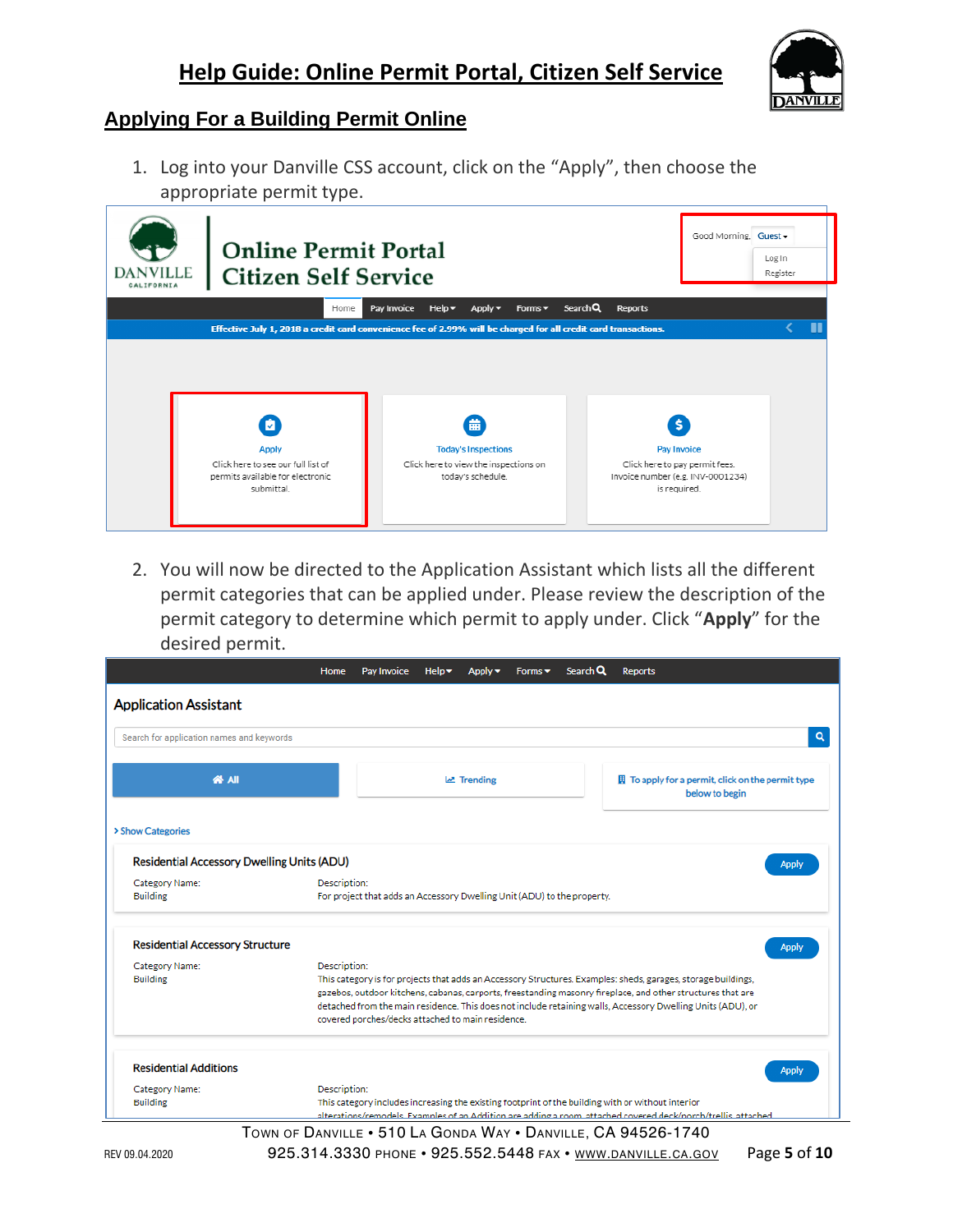

3. There are six Steps in total you will complete to submit your application. Follow instructions provided for each step. Be sure to complete all required fields indicated with a red asterisk (\*). Click on "**Next**" to proceed to subsequent step. For Step 1, please provide project Location if it is required.

|                            | <b>Dashboard</b>                                                                                       | Home | Pay Invoice | Online Instructions ▼                                                                                                                                                                                                                                                                                                                                                                                | View      | Apply ▼ | Forms $\blacktriangledown$ | Search Q          | Reports              |
|----------------------------|--------------------------------------------------------------------------------------------------------|------|-------------|------------------------------------------------------------------------------------------------------------------------------------------------------------------------------------------------------------------------------------------------------------------------------------------------------------------------------------------------------------------------------------------------------|-----------|---------|----------------------------|-------------------|----------------------|
|                            |                                                                                                        |      |             | Apply for Permit - Residential Accessory Dwelling Units (ADU)                                                                                                                                                                                                                                                                                                                                        |           |         |                            |                   | *REQUIRED            |
|                            |                                                                                                        |      |             |                                                                                                                                                                                                                                                                                                                                                                                                      |           |         |                            |                   |                      |
|                            | Locations                                                                                              |      | Type        | Contacts                                                                                                                                                                                                                                                                                                                                                                                             | More Info |         | Attachments                |                   | Review and<br>Submit |
| <b>LOCATIONS</b>           |                                                                                                        |      |             |                                                                                                                                                                                                                                                                                                                                                                                                      |           |         |                            |                   |                      |
|                            | 1. Please click 'Add Location' below.<br>3. Once you have completed this step, click next to continue. |      |             | 2. On the following page, you will be able to search your project address by either Address or Parcel Number.                                                                                                                                                                                                                                                                                        |           |         |                            |                   |                      |
|                            | TIPS, if your address does not appear in the search:                                                   |      |             |                                                                                                                                                                                                                                                                                                                                                                                                      |           |         |                            |                   |                      |
|                            |                                                                                                        |      |             | . Try searching your address by entering only a portion of the entire address (Example: "510 La Gonda" versus "510 La Gonda Way").<br>. When searching by address, use following abbreviations: Blvd, St, Ct, Cir, Ave, Dr, Ln, Pl, Rd, Ln, Dr, N, S, E, W (Example: "123 W Prospect Ave").<br>· If searching by an Assessors Parcel Number (APN), do not use spaces or dashes (Example: 200123456). |           |         |                            |                   |                      |
|                            |                                                                                                        |      |             |                                                                                                                                                                                                                                                                                                                                                                                                      |           |         |                            |                   |                      |
| Location                   |                                                                                                        | v    |             |                                                                                                                                                                                                                                                                                                                                                                                                      |           |         |                            |                   |                      |
|                            | Add<br>Location                                                                                        |      |             |                                                                                                                                                                                                                                                                                                                                                                                                      |           |         |                            |                   |                      |
|                            | <b>REQUIRED</b>                                                                                        |      |             |                                                                                                                                                                                                                                                                                                                                                                                                      |           |         |                            |                   |                      |
|                            |                                                                                                        |      |             |                                                                                                                                                                                                                                                                                                                                                                                                      |           |         |                            |                   |                      |
| <b>Create Template</b>     |                                                                                                        |      |             |                                                                                                                                                                                                                                                                                                                                                                                                      |           |         |                            | <b>Save Draft</b> | <b>Next</b>          |
| <b>Search</b>              |                                                                                                        |      |             |                                                                                                                                                                                                                                                                                                                                                                                                      |           |         |                            |                   |                      |
| <b>Address Information</b> |                                                                                                        |      |             |                                                                                                                                                                                                                                                                                                                                                                                                      |           |         |                            |                   |                      |
| Search 510 la gonda        |                                                                                                        |      | $\alpha$    |                                                                                                                                                                                                                                                                                                                                                                                                      |           |         |                            |                   |                      |
|                            |                                                                                                        |      |             |                                                                                                                                                                                                                                                                                                                                                                                                      |           |         |                            |                   |                      |
|                            |                                                                                                        |      |             |                                                                                                                                                                                                                                                                                                                                                                                                      |           |         |                            |                   | <b>Action</b>        |
| <b>Address</b>             | 510 LA GONDA WAY DANVILLE CA                                                                           |      |             |                                                                                                                                                                                                                                                                                                                                                                                                      |           |         |                            |                   | Add                  |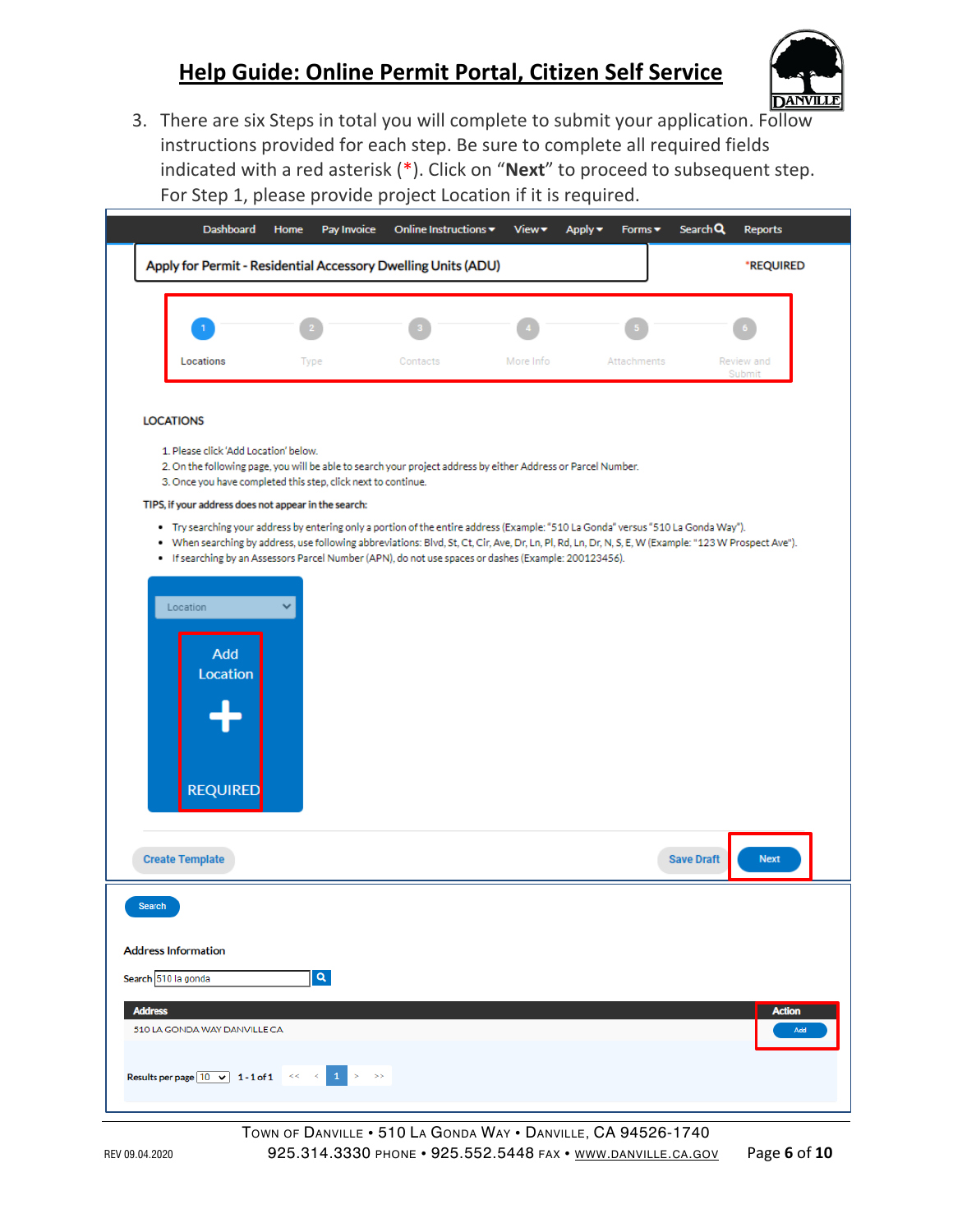

4. For Step 2, please provide a short description of your project and provide square feet of project if required. Lastly, please provide the valuation of the project, which shall include cost of labor and materials. Click "**Next**" when ready to proceed.

| * Permit Type | Residential Accessory Dwelling Units V |  |
|---------------|----------------------------------------|--|
| * Description |                                        |  |
|               |                                        |  |
|               |                                        |  |
| * Square Feet |                                        |  |
| * Valuation   |                                        |  |

- 5. For Step 3, please provide required contacts. Click "**Next**" when ready to proceed.
	- All emails provided here will receive status emails on the project.
	- All contacts provided here that have accounts with our site will have access to this permit through their account to view plan review letters, upload resubmittals/revisions, and view documents associated with this permit.

| Locations                                                                                                                                                                                                                        | Type            | <b>Contacts</b> | More Info | Attachments | Review and Submit |
|----------------------------------------------------------------------------------------------------------------------------------------------------------------------------------------------------------------------------------|-----------------|-----------------|-----------|-------------|-------------------|
|                                                                                                                                                                                                                                  |                 |                 |           |             |                   |
| <b>CONTACTS</b>                                                                                                                                                                                                                  |                 |                 |           |             |                   |
| Please provide contacts requested below.                                                                                                                                                                                         |                 |                 |           |             |                   |
| • All emails provided here will receive status emails on the project.<br>. All contacts provided here that have accounts with our site will have access to this permit through their account to view plan review letters, upload |                 |                 |           |             |                   |
| resubmittals/revisions, and view documents associated with this permit.                                                                                                                                                          |                 |                 |           |             |                   |
|                                                                                                                                                                                                                                  |                 |                 |           |             |                   |
| <b>Applicant</b>                                                                                                                                                                                                                 |                 | Appellant       | v         |             |                   |
|                                                                                                                                                                                                                                  | Owner           |                 |           |             |                   |
|                                                                                                                                                                                                                                  | Add             |                 | Add       |             |                   |
| Jane Doe (You)                                                                                                                                                                                                                   | <b>Contact</b>  |                 | Contact   |             |                   |
| 9253143330 510 La Gonda.                                                                                                                                                                                                         |                 |                 |           |             |                   |
| Danville, CA, 94526                                                                                                                                                                                                              |                 |                 |           |             |                   |
|                                                                                                                                                                                                                                  |                 |                 |           |             |                   |
|                                                                                                                                                                                                                                  |                 |                 |           |             |                   |
|                                                                                                                                                                                                                                  | <b>REQUIRED</b> |                 |           |             |                   |
|                                                                                                                                                                                                                                  |                 |                 |           |             |                   |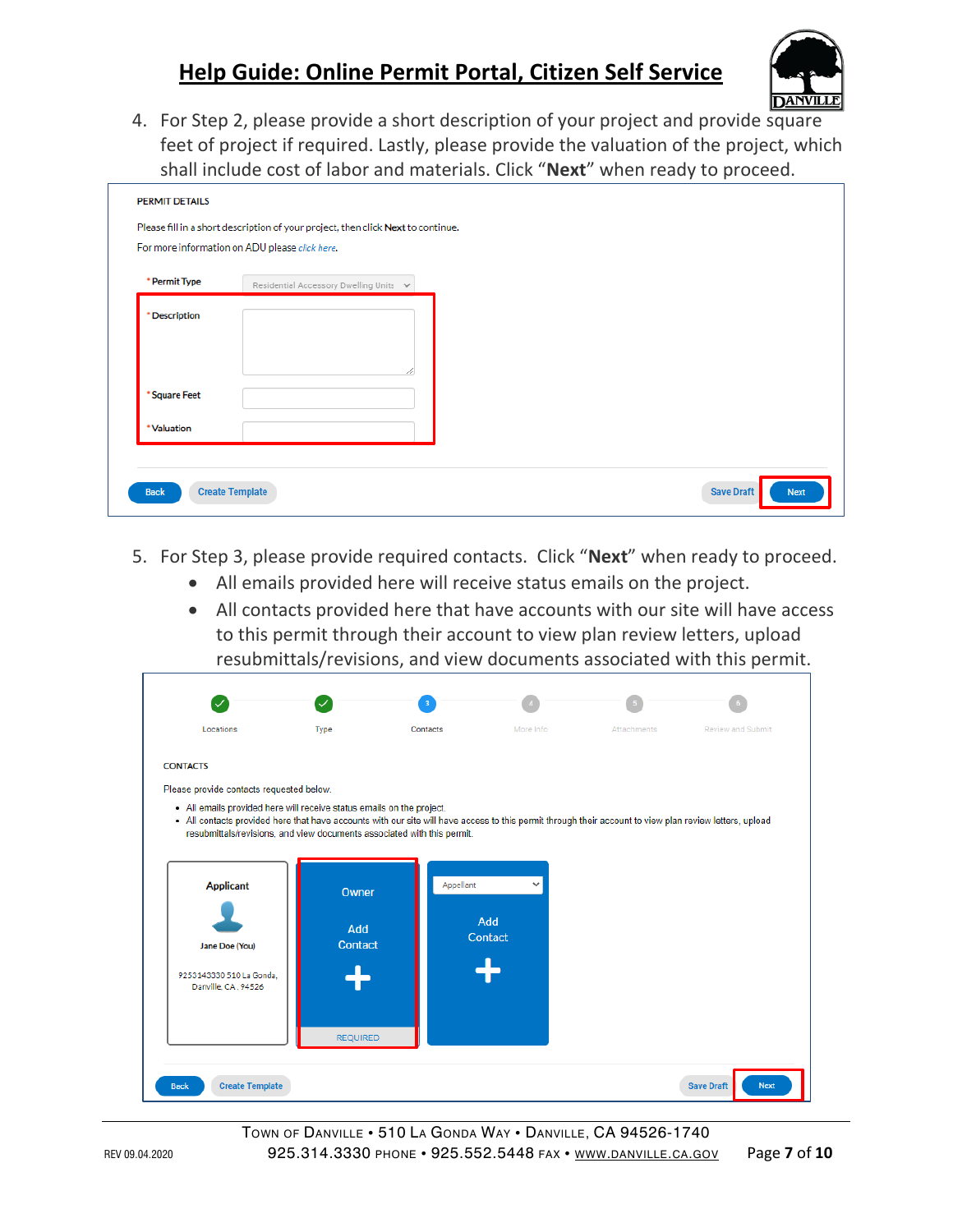

6. For Step 4, please answer questions and provide additional information requested. Click "**Next**" when ready to proceed.

|                                                                                                                                                       | Dashboard<br>Home | Pay Invoice | Online Instructions ~ | View <sub></sub> | Apply $\blacktriangledown$ | Forms $\blacktriangledown$ | Search Q     | <b>Reports</b>    |                          |
|-------------------------------------------------------------------------------------------------------------------------------------------------------|-------------------|-------------|-----------------------|------------------|----------------------------|----------------------------|--------------|-------------------|--------------------------|
| Apply for Permit - Residential Accessory Dwelling Units (ADU)                                                                                         |                   |             |                       |                  |                            |                            |              |                   | *REQUIRED                |
| $\backsim$                                                                                                                                            |                   |             | $\checkmark$          | $\overline{4}$   |                            |                            |              |                   |                          |
| Locations                                                                                                                                             | Type              |             | Contacts              | More Info        |                            |                            | Attachments  |                   | <b>Review and Submit</b> |
| <b>MORE INFO</b>                                                                                                                                      |                   |             |                       |                  |                            |                            |              |                   |                          |
| Please provide information requested below.                                                                                                           |                   |             |                       |                  |                            |                            |              |                   |                          |
|                                                                                                                                                       |                   |             |                       |                  |                            |                            |              |                   |                          |
| If you are unsure what type of your ADU is please consult your designer or see the Town's ADU webpage for additional information on the types of ADU. |                   |             |                       |                  |                            |                            |              |                   |                          |
|                                                                                                                                                       |                   |             |                       |                  |                            |                            |              |                   |                          |
|                                                                                                                                                       |                   |             |                       |                  |                            |                            |              |                   |                          |
| *Existing main residence has Fire                                                                                                                     | <b>Sprinklers</b> | Yes         |                       |                  |                            |                            | $\checkmark$ |                   |                          |
|                                                                                                                                                       |                   |             |                       |                  |                            |                            |              |                   |                          |
|                                                                                                                                                       |                   |             | Detached ADU          |                  |                            |                            | $\checkmark$ |                   |                          |
|                                                                                                                                                       | *Type of ADU      |             |                       |                  |                            |                            |              |                   | Top   Main Menu          |
|                                                                                                                                                       |                   |             |                       |                  |                            |                            |              |                   |                          |
| <b>Create Template</b><br><b>Back</b>                                                                                                                 |                   |             |                       |                  |                            |                            |              | <b>Save Draft</b> | <b>Next</b>              |

7. For Step 5, please add requested attachments. Items required are noted as required. Depending on the permit category additional instructions maybe provided. In this example, this permit category provides additional information regarding CCCSD stamped sheets. Click on the **blue boxes** to add attachments. Click "**Next**" when ready to proceed.

| When ready to proceed, click Next to continue.<br><b>CCCSD Approval</b><br><b>Add Attachment</b><br>Supported: pdf | <b>Energy Forms</b><br><b>Add Attachment</b><br>Supported: pdf | <b>Plans Compiled</b><br><b>Add Attachment</b><br>Supported: pdf | CalGreen Residential M ↓<br><b>Add Attachment</b><br>Supported: pdf |  |
|--------------------------------------------------------------------------------------------------------------------|----------------------------------------------------------------|------------------------------------------------------------------|---------------------------------------------------------------------|--|
| <b>REQUIRED</b>                                                                                                    | <b>REQUIRED</b>                                                | <b>REQUIRED</b>                                                  |                                                                     |  |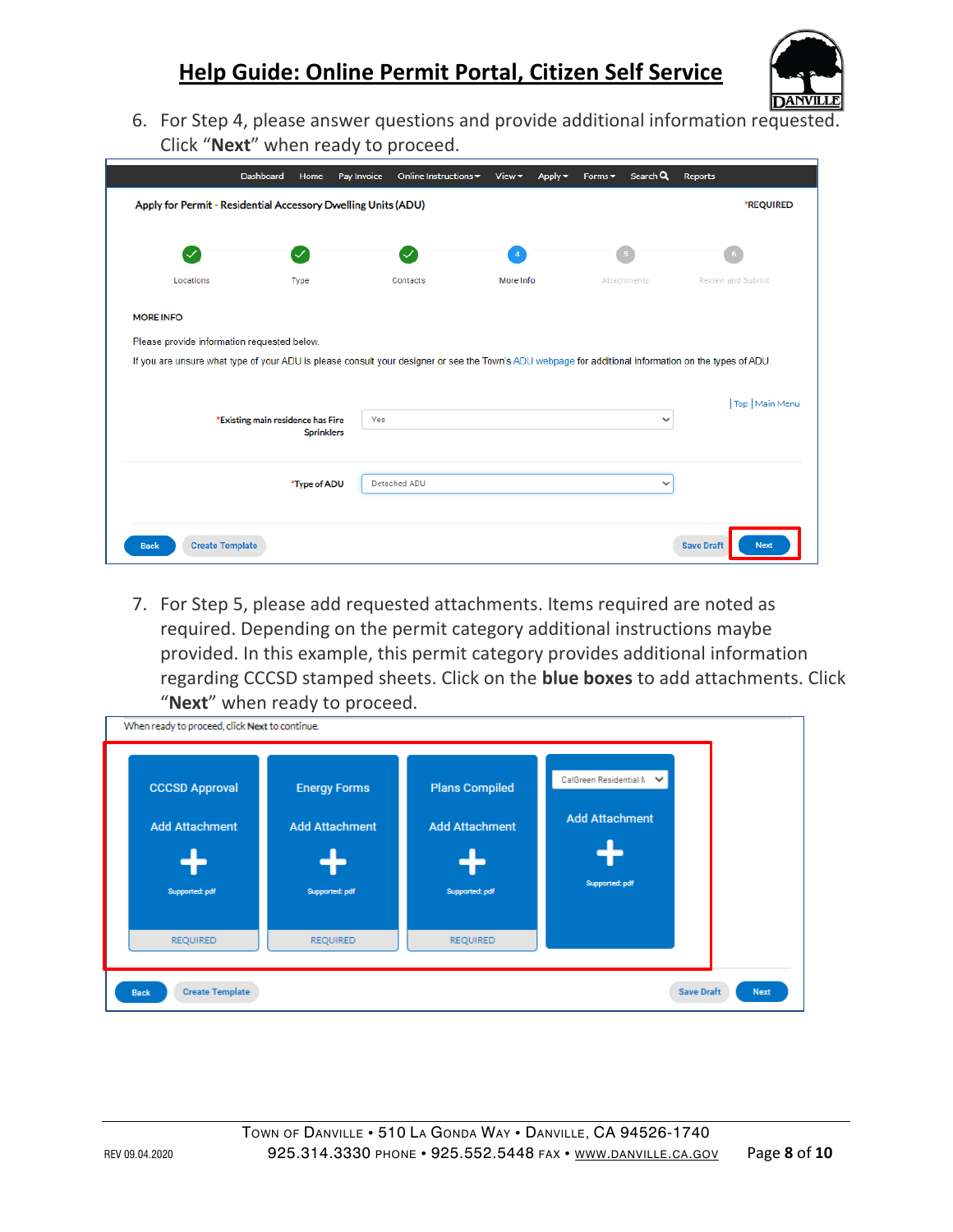

8. After you have added your attachments, click "**Next**" when ready to proceed.

| $\blacktriangleright$                   |                                                    |                                                     |                                                       |                           |
|-----------------------------------------|----------------------------------------------------|-----------------------------------------------------|-------------------------------------------------------|---------------------------|
| <b>CCCSD Approval</b><br>510 La Gonda   | <b>Energy Forms</b><br>510 La Gonda Way_Energy.pdf | <b>Plans Compiled</b><br>510 La Gonda Way_Plans.pdf | <b>Structural Calcs</b><br>510 La Gonda Way_Calcs.pdf |                           |
| Way CCCSD.pdf<br>Size: 387.97 KB        | Size: 387.97 KB                                    | Size: 387.97 KB                                     | Size: 387.97 KB                                       |                           |
| Remove                                  | Remove                                             | Remove                                              | Remove                                                |                           |
| <b>Structural Calcs</b><br>$\checkmark$ |                                                    |                                                     |                                                       |                           |
| <b>Add Attachment</b>                   |                                                    |                                                     |                                                       |                           |
| Supported: pdf                          |                                                    |                                                     |                                                       |                           |
|                                         |                                                    |                                                     |                                                       |                           |
| <b>Create Template</b><br><b>Back</b>   |                                                    |                                                     |                                                       | <b>Save Draft</b><br>Next |

9. For Step 6, review your application. If there is an error, click on the "Back" button and make the necessary edits/changes. When ready click "**Submit**."

|                   | Apply for Permit - Residential Accessory Dwelling Units (ADU) |      |                                                                        |              |              |                          |  |  |  |  |  |
|-------------------|---------------------------------------------------------------|------|------------------------------------------------------------------------|--------------|--------------|--------------------------|--|--|--|--|--|
|                   | $\checkmark$                                                  | び    | $\checkmark$                                                           | $\checkmark$ | $\checkmark$ | 6                        |  |  |  |  |  |
|                   | Locations                                                     | Type | Contacts                                                               | More Info    | Attachments  | <b>Review and Submit</b> |  |  |  |  |  |
|                   |                                                               |      |                                                                        |              |              | <b>Submit</b>            |  |  |  |  |  |
| Locations         |                                                               |      |                                                                        |              |              |                          |  |  |  |  |  |
|                   | Location                                                      |      | 510 LA GONDA WAY DANVILLE CA                                           |              |              |                          |  |  |  |  |  |
|                   | <b>Parcel Number</b>                                          |      | 200131005                                                              |              |              |                          |  |  |  |  |  |
| <b>Basic Info</b> |                                                               |      |                                                                        |              |              |                          |  |  |  |  |  |
|                   | Type<br>$+ - +$<br>e.                                         |      | Residential Accessory Dwelling Units (ADU)<br><b>ABALL</b><br>$\cdots$ |              |              |                          |  |  |  |  |  |

Note: Clicking the Save Draft button allows the application to be saved as is without submitting. If you are ready to submit your application, click the Submit button to submit your permit application for processing.

| Back<br><b>Create Template</b> | <b>Save Draft</b> |  |
|--------------------------------|-------------------|--|
|--------------------------------|-------------------|--|